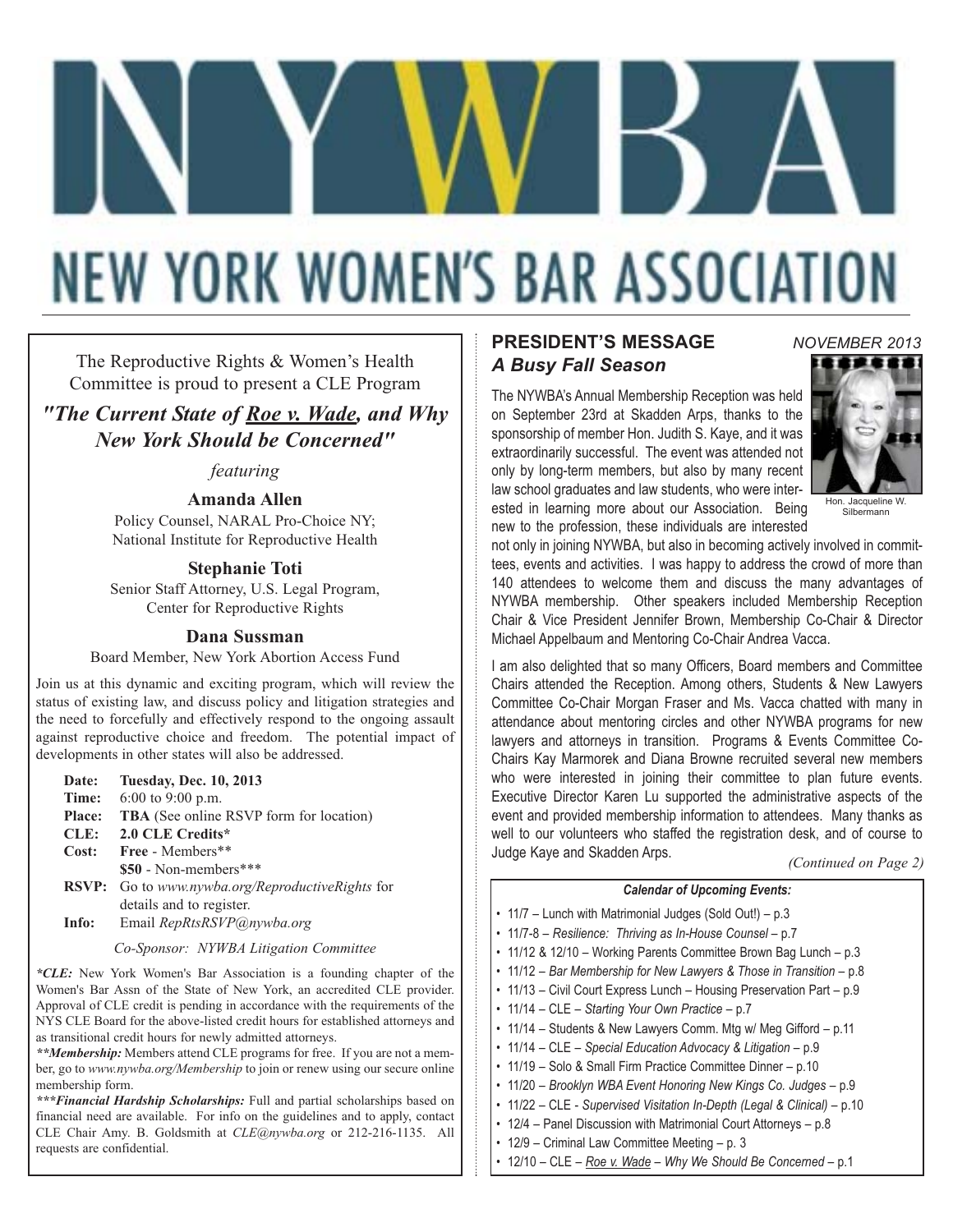**STANDING COMMITTEES**

**NOVEMBER 2013**

### *President's Message (Continued from Page 1)* **2013-2014 COMMITTEE CHAIRS**

| Cooperation with Other<br>Bar Assns Hon. Kelly O'Neill Levy & Kathryn E. Salensky                                                   |
|-------------------------------------------------------------------------------------------------------------------------------------|
| <b>Employment and Equal Opportunity</b>                                                                                             |
|                                                                                                                                     |
|                                                                                                                                     |
| Michael W. Appelbaum                                                                                                                |
|                                                                                                                                     |
| Membership. Nichael W. Appelbaum & Elizabeth A. Bryson                                                                              |
| Prof. Ethics & Discipline Hon. Barbara Jaffe & Nicole I. Hyland<br>Programs, Events & Arrangements. Diana G. Browne & Kay Marmorek; |
| Jo Ann Douglas & Jennifer P. Brown (Annual Dinner)                                                                                  |
| Publicity / PressJulie Hyman & Maria Matos                                                                                          |
| <b>SPECIAL COMMITTEES</b>                                                                                                           |
| Advance the Status of Women                                                                                                         |
| in the Profession  Victoria A. Turchetti, Barbara G. Brown                                                                          |
| & Debra S. Cohen                                                                                                                    |
|                                                                                                                                     |
|                                                                                                                                     |
| Children's Rights & Issues. Elliot Podhorzer & Ivy Cook                                                                             |
| Civil Courts Hon. Andrea Masley, Melissa Ephron-Mandel                                                                              |
| & Meryl Waxman                                                                                                                      |
| Continuing Legal Education  Amy B. Goldsmith                                                                                        |
| Criminal Law Fran Hoffinger, Isiris I. Isaac & Nicola R. Duffy<br>DiversityDenise Dominguez                                         |
| Domestic Violence. Amanda B. Norejko & Laura A. Russell                                                                             |
| Elder Law & Disabilities. Antonia J. Martinez & Kim F. Trigoboff                                                                    |
| Federal Practice (including Bus. Law, Securities,                                                                                   |
| Inv. Law, Intellectual Property, Tax, Bankruptcy &                                                                                  |
| Privacy/Cyberlaw) Monique McClure, Ann T. Gittleman                                                                                 |
| & Jenny Rebecca Lewis                                                                                                               |
| International Law & Practice Farah Y. Zaman & Inés Cruz                                                                             |
|                                                                                                                                     |
|                                                                                                                                     |
| & Francesca A. Sabbatino                                                                                                            |
| Long Range Planning Elizabeth A. Bryson & Myra L. Freed                                                                             |
| Matrimonial & Family Law Virginia LoPreto, Hon. Lori Sattler                                                                        |
| & Lauren Michael Friend                                                                                                             |
| Mentoring & Mentoring Circles Andrea Vacca & Allison M. Surcouf                                                                     |
|                                                                                                                                     |
| Reproductive Rights & Women's Health BriAnne Copp,                                                                                  |
| Anita S. (Nicky) Rho & Dana Northcraft                                                                                              |
| Solo & Small Firm Practice Jocelyn L. Jacobson & Elisabeth Ames<br>Students & New Lawyers Morgan M. Fraser & Lisa Hughes Hoover     |
| Summer Program. Cassandra Porter & Victoria A. Turchetti                                                                            |
| Technology / Internet / Website Elizabeth A. Bryson                                                                                 |
| & Jenny Rebecca Lewis                                                                                                               |
| Trusts & EstatesLeona Beane, Loretta A. Ippolito                                                                                    |
| & Deborah G. Rosenthal<br>Working Parents Christine M. Harman, Melanie A. Chieu                                                     |

*Contact info for Committee Chairs and NYWBA Delegates to WBASNY Committees can be found at* www.nywba.org/members/committees.shtml*. To join a committee, go to* www.nywba.org/committeechoice*. If you would like to be considered to chair a committee, send a note with your qualifications and contact info to President@nywba.org.*

I was also happy to attend the Breast Cancer Symposium presented by the Judges and Lawyer's Breast Cancer Alert (JALBCA) on October 9th at the City Bar. NYWBA was a founding member of JALBCA and is a long-time supporter of the organization. One of the highlights of the annual Symposium is having Larry Norton, M.D., a world-renowned expert on breast cancer, provide updates on research and developments in the search for a cure for and treatment of breast cancer. Former Chief Judge Judith Kaye then moderated a program entitled *"Litigating for the Cure: Public Interest, Private Enterprise and the Role of the Courts in the Business of Cancer Research."*

Symposium speakers included Judge Kaye, former Chief Judge of the State of New York and Of Counsel at Skadden Arps; Dr. Norton, Deputy Physicianin-Chief for Breast Cancer Programs at Memorial Sloan Kettering Cancer Center; Hon. Helen Freedman, Justice of the Appellate Division, First Department; Hon. Loretta Preska, Chief Judge, U.S. District Court, S.D.N.Y.; Robert Cook-Deegan, M.D., Research Professor, Genome Ethics, Law & Policy, Duke University; Joseph Opper, Esq., Partner, Garwin Gerstein & Fisher LLP; and Fran Visco, Esq., President, National Breast Cancer Coalition.

Symposium attendees received two professional practice CLE credits. The key issue the panelists explored was the ongoing controversy about whether genes can be patented, which has a huge potential impact on breast cancer research and funding. The panel reviewed key cases dealing with property and privacy rights for human tissue, including *Assn. for Molecular Pathology v. Myriad Genetics, Inc.*, 133 S. Ct. 2107, 186 L. Ed. 124 (June 13, 2013); *FTC v. Actavis, Inc.*, 133 S. Ct. 2223, 186 L. Ed. 2d 343 (June 17, 2013); *Moore v. The Regents of The Univ. Of California*; 51 Cal. 3d 120 (1990); *Greenberg v. Miami Children's Hosp.*, 264 F. Supp. 2d 1064 (S.D.Fl. 2003); *Washington Univ. v. Catalona*, 437 F. Supp. 2d 985 (E.D.Mo. 2006); and *Colavito v. New York Organ Donor Network*, 8 N.Y.3d 43 (2006).

The panel paid special attention to the landmark decision in *Myriad*, which effectively created new law. In *Myriad*, the Supreme Court held that naturally occurring genes in the human body cannot be patented ("the nature exclusion"), while synthetically created genes can be patented. The panel agreed that this decision will have a significant financial impact on efforts to combat cancer and other diseases.

We thank JALBCA for presenting this important program and look forward to next year's Symposium. We also thank the Ellen P. Hermanson Foundation for sponsoring the event, and congratulate the Symposium Co-Chairs who organized the program – Hon. Shirley Werner Kornreich, past NYWBA President Martha (Mikki) Golar, and past NYWBA President Barbara A. Ryan. The Symposium's "presenting organizations" were the Women's Bar Association of the State of New York and NYWBA. The discussion was thought-provoking and absorbing, and I am so glad I was able to attend.

Finally, I wish you all a Happy Thanksgiving. I hope you will join me at other events this fall and winter. As always, check this Newsletter for upcoming programs, and check our website (*www.nywba.org*) for the latest info.

Jackie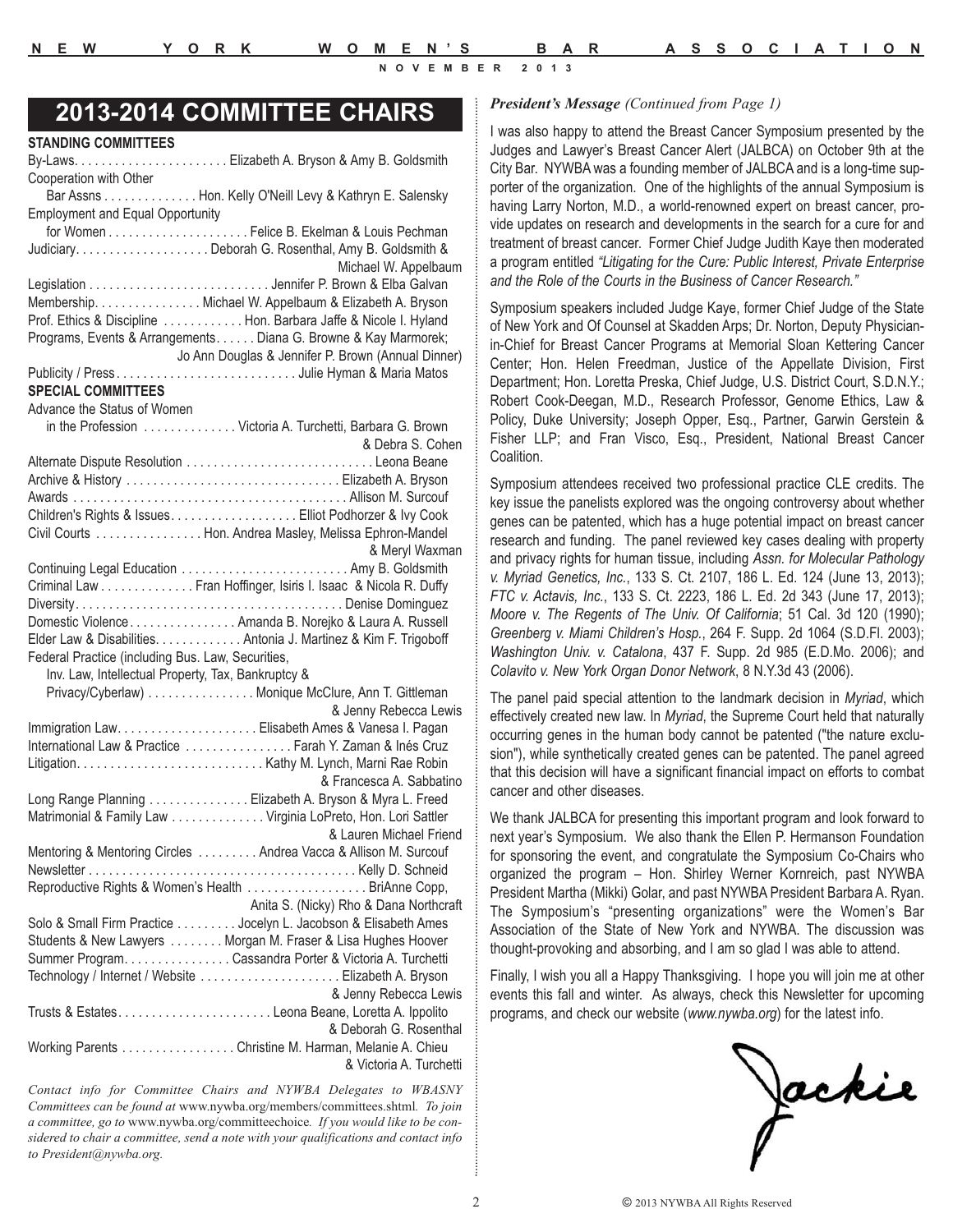### **COMMITTEE NEWS**

• The **Civil Courts Committee** will hold a brown bag lunch focusing on the Housing Preservation Part, on **Nov. 13** from 1:00 - 2:00 p.m. at the Civil Courthouse, 111 Centre St., 12th fl. Conference Room, NYC. To RSVP, email *CivilCourtsChairs@nywba.org*. See notice, p. 9.

• The **Cooperation with Other Bar Associations Committee** will co-sponsor a panel discussion on "The Importance of Bar Membership for New Lawyers and Lawyers in Transition" on **Nov. 12** from 6:00 - 7:30 p.m. at New York Law School, 184 W. Broadway (at Leonard St.), Rm. W401, NYC. To RSVP, email *CoopBarRSVP@nywba.org*. See notice, p. 8.

• The **Criminal Law Committee** will meet on **Dec. 9** at 6:15 p.m. at The Hoffinger Firm, 150 E. 58th St., 19th fl., NYC. Contact Fran Hoffinger by email at *fhoffinger@hoffingerlaw.com* or by phone at (212) 421-4000 ext. 233 to RSVP.

• The **Elder Law and Disabilities Committee** will sponsor a CLE entitled "Special Education Advocacy and Litigation - An Overview" on **Nov. 14** from 6:00 - 8:30 p.m. at TD Bank, 317 Madison Ave. (at 42nd St.), NYC. To RSVP, email *ElderLawChairs@nywba.org*. See notice, p. 9.

• The **Matrimonial and Family Law Committee** will hold a "Brown Bag Lunch with Judges: An Open Discussion of Ideas" on **Nov. 7** from 1:00 - 2:00 p.m. at the New York Supreme Court, 60 Centre St., Conference Room, NYC. Unfortunately registration for this event is closed due to maximum capacity, but you can email *MFrsvp@nywba.org* to find out about future programs. The Committee will host a panel discussion with court attorneys in the Matrimonial Parts on **Dec. 4** at 6:00 p.m. at Blank Rome, LLP, 405 Lexington Ave. (The Chrysler Building), NYC. To RSVP, contact *MFrsvp@nywba.org*. See notice, p. 8.

• The **Reproductive Rights and Women's Health Committee** will sponsor a CLE program, along with the Litigation Committee, entitled "The Current State of Roe v. Wade and Why New York Should be Concerned" on **Dec. 10** from 6:00 - 9:00 p.m. at a location to be determined. RSVP information will be available shortly on the Calendar. See notice, p. 1.

• The **Solo and Small Firm Practice Committee** will have a dinner meeting on **Nov. 19** at 6:30 p.m. at a location to be determined. To RSVP, email *SSFChairs@nywba.org*.

• The **Students and New Lawyers Committee** plans to meet on the second Thursday of every month. The next meeting on **Nov. 14** at 6:00 p.m. will feature Antitrust and Mergers and Acquisitions Attorney Martha E. Gifford and will be held at Blank Rome, LLP, 405 Lexington Ave. (The Chrysler Building), NYC. To RSVP, contact *SNLChairs@nywba.org* by Nov. 13 at 5:00 p.m. The next meeting will be a group conference call on a topic to be determined, on **Dec. 12** at 6:00 p.m. To RSVP, contact *SNLChairs@nywba.org* by Dec. 11 at 5:00 p.m.

• The **Working Parents Committee** will hold "Brown Bag Lunch Meetings" on **Nov. 12** and **Dec. 10** at 12:30 p.m. at 200 Park Ave., 40th Fl. (The MetLife Building), NYC. To RSVP, contact *WPChairs@nywba.org* to RSVP.

• **NYWBA** encourages its members to attend Fordham University School of Law's CLE on "Civil Gideon and Access to Justice" on **Nov. 1** from 9:00 A.M. - 4:30 p.m. at Fordham University, 113 W. 60th St., 12th fl. (btw Amsterdam and Columbus Aves.), NYC. See notice, p. 9. NYWBA will co-sponsor a CLE entitled "Starting Your Own Practice in New York - Basic Business Skills for Starting and Running a Successful Firm" on **Nov. 14** from 9:00 A.M. - 5:00 p.m. at The New Yorker Hotel, 481 8th Ave. (at 34th St.), NYC. Visit *www.nysba.org* to register. See notice, p. 7. NYWBA will also co-sponsor a presentation and panel discussion on "Resorting to Plan B: An In-Depth Look at Supervised Visitation from a Clinical and Legal Perspective" on **Nov. 22** from 9:00 A.M. - 1:00 p.m. at The New York City Bar Association, 42 W. 44th St., NYC. Visit the New York Chapter of the Association of Family and Conciliation Courts' Website, *http://afccny.org*, for additional information. See notice, p. 10.

• **WBASNY** and **NYWBA** will co-sponsor a two-day program entitled "Resilience: Thriving as In-House Counsel in Changing Legal and Business Landscapes" on **Nov. 7-8** at The Intercontinental, New York Times Square, 300 W. 44th St. (cor-

# **WELCOME NEW MEMBERS**

Jessica-Wind Pia Abolafia Bridget Adams-Davis Emily A. Adridge Francesca Altima Susan G. Barrie Lauren Brown Joanna Cohen Lee K. Crawford Jacqueline L. Dischell Rachel Drachman Sarah J. Dreisinger Amanda Dysart Heather Marie Griffith April Harris Dierdre M. James Amanda D. Johnson Majit Kaur Kalirao Seoun K. Kim Amelie Rachel Kraus Courtney N. Laster Carrie Hill Lebigre Steven J. Mandel J. Olabisi Matthews M. Tate McAuliffe Cassidy Merriam

Darsi Monaco Patricia A. Murphy Robyn J. Myler Melissa A. Peace Verena C. Powell Denise L. Quarles Helen Ogbara Reeves Jessica N. Renn Gina Rizzuto Angela M. Rodriguez Hillary Rosenberg Alicia Ruiz Lauren T. Scalzo Valentina Shaknes Alexandra K. Smith Jessica Starck Prudence E. Thiry Laura J. Tollgaard Kelsey Walker Cynthia R. Watkins Kate D. Webster Mishka A. Woodley Stacy L. Wu Irina Yadgarova

*as of 10/25/13*

# **SUSTAINING MEMBERS**

With their generous contributions, our sustaining members make it possible for us to accomplish so much more. We honor and thank them for their support.

> Susan L. Bender Sheila L. Birnbaum Joseph Korff Lois J. Liberman Nancy M. Louden Steven J. Mandel Karen Greve Milton

*as of 10/28/13*

NYWBA wishes to acknowledge the generous gift from

### *FOUNDER AND PAST PRESIDENT HON. FLORENCE PERLOW SHIENTAG (1908-2009)*

Her financial bequest has helped to underwrite the cost of this newsletter and several CLE programs mentioned herein.

ner of 8th Ave.), NYC. Visit The National Association of Women's Lawyers' Website for more details. See notice, p. 7.

• Check the **NYWBA Calendar** (*www.nywba.org/calendar*) for the latest info on Committee meetings, programs & events.

Sheila J. Namm Jonathan Newman Bettina B. Plevan Karen B. Rosenthal Michele D. Tortorelli Laura M. Twomey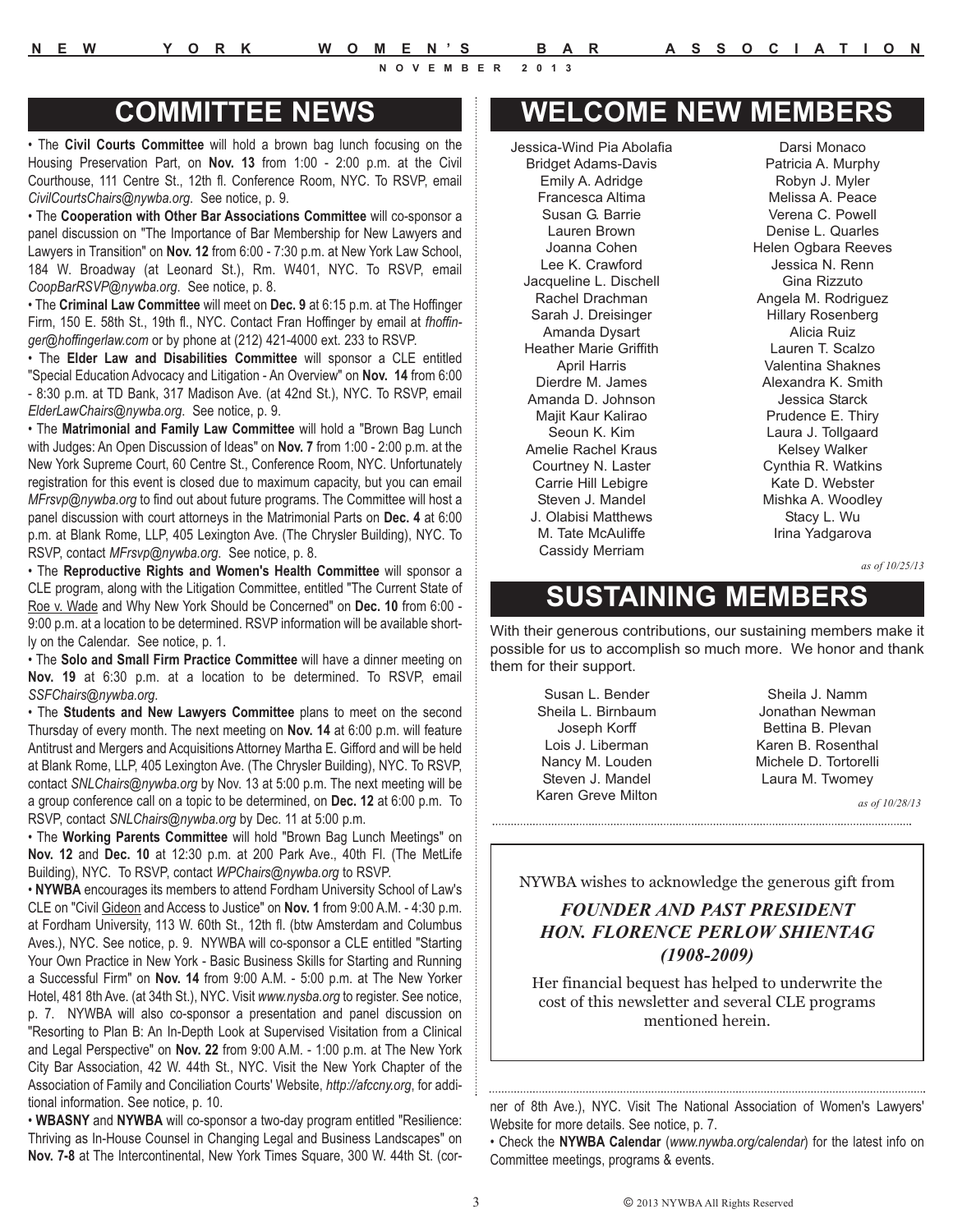### **Ethics Program Focuses on The Handling of Client Funds and Escrow Accounts**  *By Kristy M. Wagner*

On September 26, 2013, the NYWBA Committee on Professional Ethics and Discipline, co-chaired by *Hon. Barbara Jaffe* and *Nicole Hyland*, presented a CLE program entitled *"Other People's Money: Handling Client Funds and Escrow Accounts"* at the law offices of Frankfurt Kurnit Klein & Selz, PC.

This program featured a diverse panel of speakers including *Christine Fecko* of the Interest On Lawyer Account Fund of the State of New York (the "IOLA Fund"); *Timothy J. O'Sullivan* and *Michael J. Knight, Sr.* of the Lawyers' Fund for Client Protection of the State of New York (the "Lawyers' Fund"); and *Katie Lachter*, an attorney at Hinshaw & Culbertson LLP. *Nicole Hyland* moderated the panel.

While each panelist made an incredibly diverse presentation, they all contributed to a sophisticated evening of learning.

Ms. Fecko kicked off the program by discussing the history and purpose of the IOLA Fund. She informed attendees that in 1983, the New York legislature, with strong support from the New York State Bar Association, created the IOLA Fund to provide additional financial support to civil legal service organizations negatively impacted by federal budget cuts. The IOLA Fund program requires attorneys to deposit "Qualified Funds" in interest bearing IOLA accounts, in accordance with New York Judiciary Law Section 497. "Qualified Funds" are defined as "moneys received by an attorney in a fiduciary capacity from a client or beneficial owner and which, in the judgment of the attorney, are too small in amount or are reasonably expected to be held for too short a time to generate sufficient interest income to justify the expense of administering a segregated account." Participation in the IOLA program is mandatory.

The pooled interest from IOLA accounts provides funding for grants to non-profit civil legal service providers across the state. Since IOLA interest funds legal services for low-income New Yorkers, Ms. Fecko encouraged attendees to use banks that pay competitive interest rates on IOLA accounts. "Platinum Partner" banks such as Bank of New York Mellon and Sovereign Bank pay 0.70% or more on large balances maintained in IOLA accounts. The IOLA Fund's website provides a list of banks that offer IOLA accounts along with their respective interest rates (*see www.iola.org/banks/index.html*). Ms. Fecko explained that IOLA accounts are a subset of the general category of escrow accounts and are thus governed by Rule 1.15 of the New York Rules of Professional Responsibility.

Mr. O'Sullivan and Mr. Knight discussed the role of the Lawyers' Fund in overseeing the management of attorney escrow accounts. They informed attendees that one of the most important functions of the Lawyers' Fund is to compensate clients for funds that have been misappropriated by lawyers. Since 1982, the Lawyers' Fund has reimbursed \$163 million in stolen funds. In each case, the Lawyers' Fund obtains an assignment of claims from the wronged clients, which allows it to recover those funds from the offending lawyers. The Lawyers' Fund receives its financing, in part, from the annual registration fee paid by lawyers in New York.

On a practical note, the panelists discussed the "nuts and bolts" of opening an escrow account. An attorney must select a bank from a list of Approved Banking Institutions maintained by the Lawyers' Fund at *www.nylawfund.org*. The account name must include one of the following designations: "Attorney Trust Account," "Attorney Escrow Account," or "Attorney Special Account." The account name must also appear on any checks and deposit slips. Upon receiving funds from a client or third party, the attorney must determine the proper account for depositing same (*e.g.*, whether or not they are "Qualified Funds" required to be deposited in an IOLA account).

The panelists warned attendees of the perils of overdrawing attorney escrow accounts. While some banking institutions may offer overdraft protection, an attorney escrow account should not carry overdraft protection. A bounced check is

reportable under the Dishonored Check Notice Reporting Rule (22 NYCRR Part 1300). Banks in New York State are required to report dishonored checks on attorney escrow accounts to the Lawyers' Fund. The Lawyers' Fund holds each dishonored check notice for ten business days to permit the filing bank to withdraw a report sent in error. Even if the lawyer cures the insufficiency, by depositing additional funds, that will not suffice to withdraw a dishonored check notice. After the ten business day period has expired, the Lawyers' Fund will forward a copy of the dishonored check notice to the appropriate Attorney Grievance Committee. Dishonored checks have resulted in more than 260 instances of attorney discipline.

Ms. Lachter discussed various ethics and risk management issues relating to escrow accounts. She focused in particular on Rule 1.15 of the New York Rules of Professional Conduct, which governs the handling of escrow accounts. Rule 1.15 requires that attorneys keep their own funds segregated from funds they receive from clients and other third parties. For example, an attorney's personal or operating accounts should be segregated from their escrow accounts. Even unintentional co-mingling of funds constitutes a violation of Rule 1.15 and can subject the attorney to discipline. In addition, "Qualified Funds" that are kept in IOLA accounts should be segregated from other types of client or third party escrow funds. The Rule also mandates that attorneys keep and maintain records relating to their escrow accounts for a period of seven years. The categories of records that an attorney is required to maintain are listed in Rule 1.15. A lawyer may satisfy this requirement by maintaining either paper or electronic versions of those records. It is not sufficient to simply record transactions in a checkbook. Attorneys should also create records by keeping a contemporaneous client ledger. Attorneys should make accurate entries of all transactions in the ledger, and such entries must be made at the time of the relevant transaction. Ms. Lachter wrapped up the program by engaging the audience in a series of hypotheticals.

NYWBA thanks the distinguished panelists as well as Frankfurt Kurnit Klein & Selz, P.C. for hosting and providing refreshments.

*Kristy M. Wagner is a Member of the NYWBA Professional Ethics & Discipline Committee. She is Counsel at Akin, Gump, Strauss, Hauer & Feld LLP, where her focus is on energy, project finance and entertainment finance transactions.*

### *NYWBA Newsletters Are Available Online*

The current issue of the NYWBA Newsletter, along with past editions (back to 2004), is available online at *www.nywba.org/members*.

As part of our "green" initiative, half of our Newsletters now appear only in an electronic format. The "eNews" editions have the same layout and all of the great articles, photos and announcements as the print editions. You can easily read the eNewsletter on your computer or print it out.

**Note:** *You must have the current user name and password to access the "Members Only" areas of the NYWBA website where the electronic editions of the Newsletter can be found. If you are not yet a member for 2013-2014, please join or renew using our secure online membership form at www.nywba.org/membership. Contact Executive Director Karen Lu (*ED@nywba.org*) to inquire about your membership status.*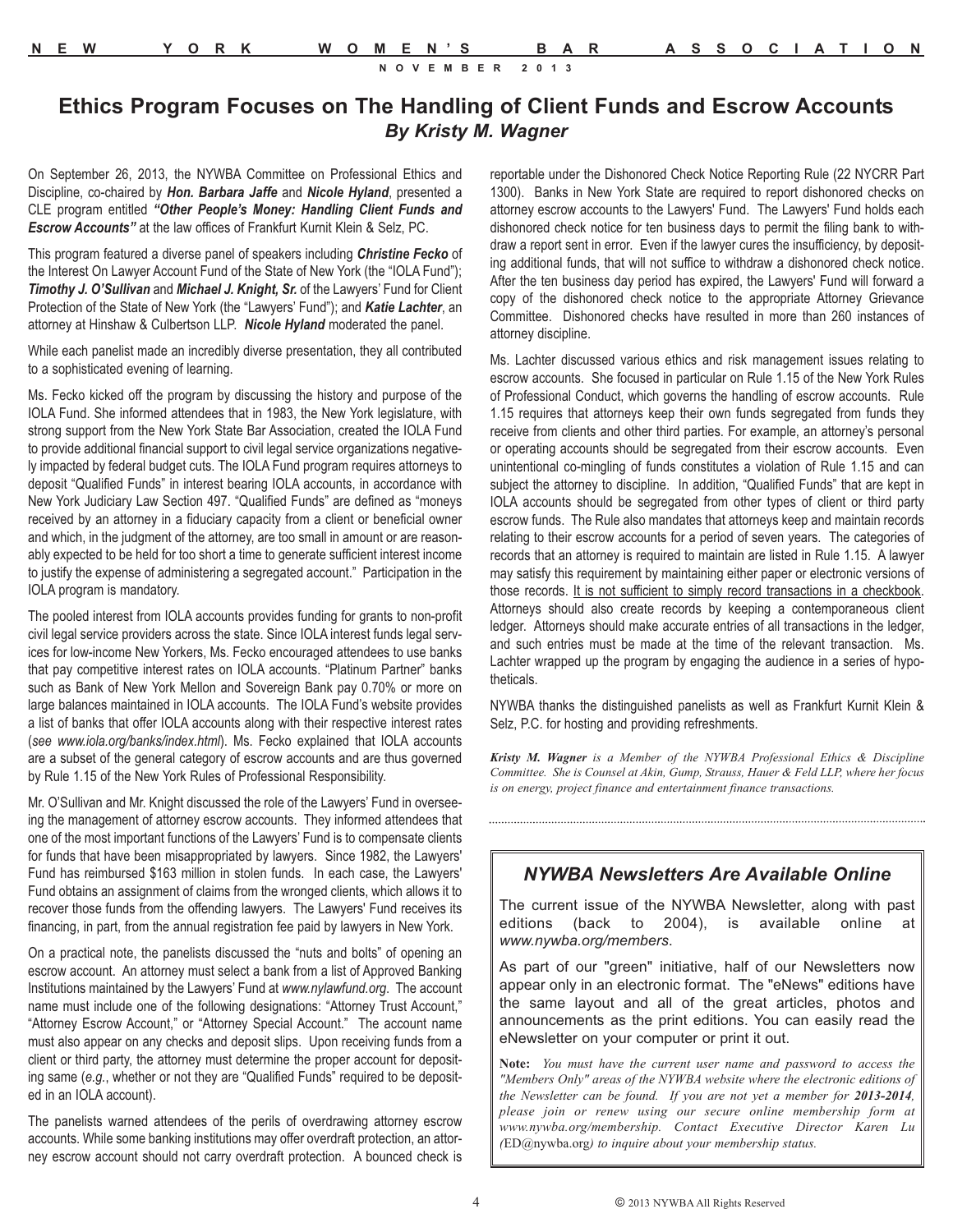### **Annual Membership Reception** *by Michael Applebaum*

NYWBA's Annual Membership Reception was held on September 23, 2013 at Skadden, Arps, Slate, Meagher and Flom, LLP, at 4 Times Square. The Reception was an excellent affair, attended by more than 135 current and prospective members, many of whom are newly admitted attorneys and law students. It was a great networking event, highlighted by fine refreshments and warm speeches.

Our President, Hon. Jacqueline Silbermann, and Membership Co-Chair, Michael Appelbaum, spoke about the benefits of membership in NYWBA, including: unique and free CLE programs, active committees, fun social events, and plentiful networking opportunities.

Andrea Vacca, chair of NYWBA's award-winning Mentoring Circle Committee, also spoke briefly about the organization's mentoring circles, which provide practitioners the opportunity to get to know, and seek advice from, numerous attorneys at varying stages in their careers. It was a pleasure to see our longtime members, many of whom are well-seasoned attorneys, interacting with more novice practitioners and law students. In all, the Reception was a lively, successful event, which attracted many new members.

Special thanks to Membership Reception Chair Jennifer Brown, Executive Director Karen Lu, Co-Chairs of the Program and Events Committee, Diana Browne and Kay Marmorek, and other members who assisted with this event.

*Michael W. Appelbaum is Co-Chair of the NYWBA Membership Committee and a principal of Grant & Appelbaum, a matrimonial and family law practice in Manhattan.*



*President Hon. Jacqueline W Silbermann speaking to members and prospective members.*



*Membership Co-Chair & Board member Michael W. Appelbaum*



*Mentoring Co-Chair Andrea Vacca*



*Membership Reception Co-Chair & Vice President Jennifer P. Brown, with Committee Chair Francesca Sabbatino and member Suzanne Adam*

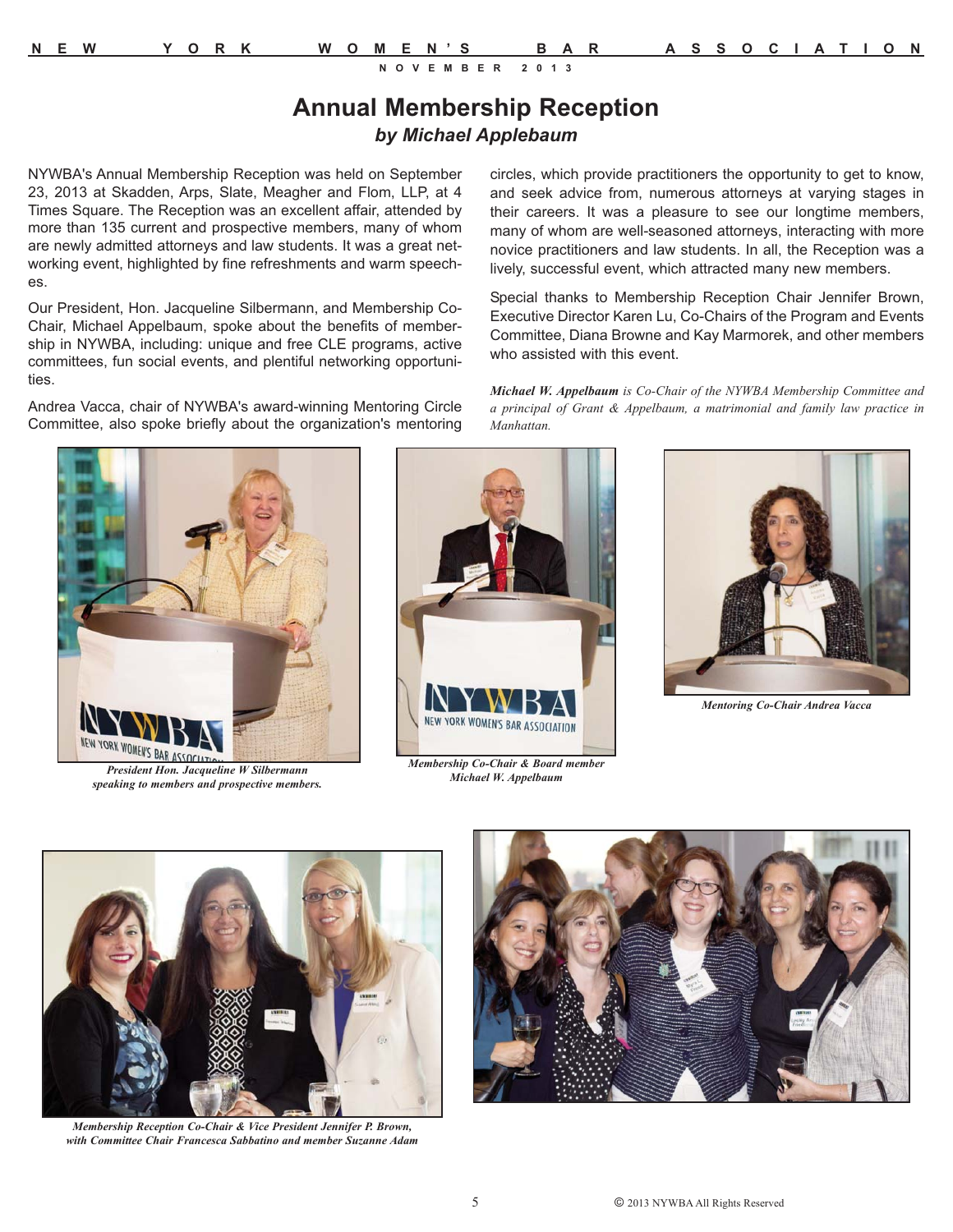### **Annual Membership Reception Photos** *(cont'd)*



A D V E R T I S E M E N T



## When it comes to retirement accounts, sometimes less is more.

It's easy to lose perpective when you have multiple 401(k)s and IRAs. Consolidating your retirement accounts into an Ameriprise<sup>®</sup> IRA can help you manage your complete retirement picture — and build a personal plan tailored to your retirement dreams.

Learn how you can put your confident retirement more within reach.

Our Advisors, Your Dreams, MORE WITHIN REACH<sup>®</sup>



Ameriprise Financial Services, Inc. Member FINRA and SIPC. Ameriprise Financial cannot guarantee future financial results. @ 2012 Ameriprise Financial, Inc. All rights reserved.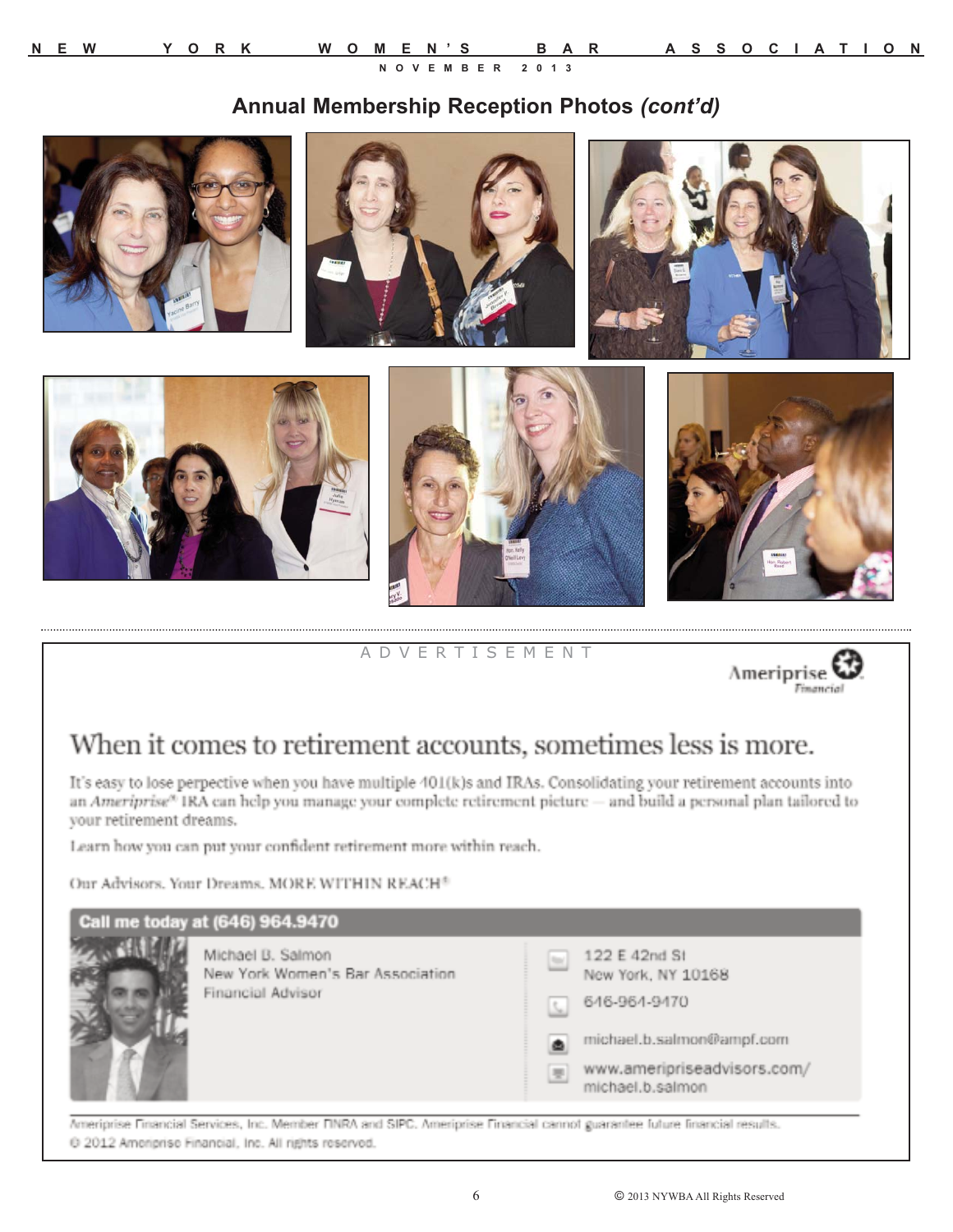### **Matrimonial and Family Law Committee Presents A Comprehensive CLE Regarding Tax Returns**

*By Carolyn Walsh Parry*

One of the most important aspects of a divorce settlement, especially one involving children, is quantifying a fair calculation for spousal maintenance and child support. While income, expenses, and asset assessment may seem like a straightforward process, for the most part, practitioners should take extra care to understand the many ways financial facts can resist transparency. This was the subject of the NYWBA Matrimonial and Family Law Committee's October 2, 2013 CLE program entitled *"Basic Issues Relating to the Review of Tax Returns, Preparation of Lifestyle Analyses, and Cash Flow Scenarios for Maintenance and Child Support Purposes."*

The educational CLE included a distinguished panel of speakers including *Hon. Ellen Gesmer*, Justice of the New York County Supreme Court; *Joan A. Lipton*, CPA/ABV, CFF, PhD; *Jean J. Han*, CPA/ABV, CFF, J.D. from ParenteBeard; and *Heidi Tallentire, Esq.* an associate with Blank Rome.

Ms. Han walked the attendees through an individual federal income tax return to reveal areas of particular concern to matrimonial and family law practitioners. Ms. Han discussed the importance of identifying

apparent and less apparent notations about sources of income.

In the "plain to see" category, Ms. Han reminded attendees to look at the declarant's tax exempt income, which is reported on Form 1040 but not included in Adjusted Gross Income. Ms. Han also drew attention to the tax refund– an often-missed marital asset. In terms of more nuanced entries, Ms. Han discussed "Net Operating Losses," which can be used to hide personal expenses under the guise of business expenses. Ms. Han took participants through the various Schedules of a tax return and advised on a number of other key documents practitioners should demand throughout the discovery process.

Ms. Lipton, with input from the rest of the panel, discussed the importance of the "Lifestyle Analysis" and demonstrated one such calculation using a hypothetical based upon a joint income tax return. Discussion addressed what type of discovery is needed to make a proper lifestyle analysis, when to actually do the calculation, how to reconcile transactions, and how to treat recurring (versus non-recurring) expenditures in the analysis. Ms. Lipton advised attendees to looks for gaps in personal expenses (*e.g.*, car payments) that might indicate income from an unknown source.

The panel also discussed how to use a tax return to perform a comprehensive analysis on maintenance, child support, and cash flow. Speakers emphasized the need to look at a spouse's employment records to see if there is "voluntary deferred compensation" or "voluntarily reduced employment." In addition, they focused on loans due to a spouse but not paid, which constitute assets, as well as loan forgiveness, which constitutes as income.

The presentation was both thorough and enlightening for family and matrimonial law attorneys as it highlighted several aspects of tax law and practice that should be incorporated into every practitioner's due diligence.

The Committee would like to thank Blank Rome LLP for hosting this event.

*Carolyn Walsh Parry is an associate with Grant + Appelbaum, where she practices family and matrimonial law. She is a member of the NYWBA Matrimonial & Family Law Committee.*

**New York Women's Bar Association** is proud to co-sponsor a New York State Bar Association CLE Program on

### *"Starting Your Own Practice in New York - Basic Business Skills for Starting and Running a Successful Firm"*

In addition to other distinguished speakers, this program will include a networking luncheon and keynote presentation featuring Cliff Ennico and Carol Greenwald, who will discuss ways for solo practitioners to maximize the successful marketing of their firms and services.

| Date:        | <b>Thursday, Nov. 14, 2013</b>                     |
|--------------|----------------------------------------------------|
| Time:        | 9:00 A.M. to 5:00 p.m.                             |
| Place:       | The New Yorker Hotel                               |
|              | 481 8th Ave. (at 34th St.), NYC                    |
| <b>MCLE:</b> | 7.5 CLE Credits*                                   |
| Cost:        | \$175 - Members** (\$190 after 11/4/13)            |
|              | \$275 - Non-members (\$290 after 11/4/13)          |
|              | (This program is presented by NYSBA and does not   |
|              | qualify for NYWBA's free CLE initiative, but NYWBA |
|              | members can attend at NYSBA member price.)         |
| <b>RSVP:</b> | Go to www.nysba.org and click on event             |
|              | announcement for details and to register.          |

**\*CLE:** NYSBA is an accredited CLE provider (send any questions or hardship requests directly to NYSBA).

**\*\*Membership:** If you are not a current member for 2013-2014, go to our website at *www.nywba.org/membership* to join or renew.

**National Association of Women Lawyers** *presents* **9th Annual General Counsel Institute** *"Resilience: Thriving as In-House Counsel in Changing Legal and Business Landscapes"*

> *co-sponsored by:* **WBASNY & NYWBA**

*(full sponsorship list in formation)*

In today's rapidly evolving business environment, change is a way of life – in your company, your legal department, and your own legal career. At this event, you will be inspired by powerful personal stories of resilience. You will explore current legal issues and develop best practices to anticipate and respond quickly to your in-house clients' needs. Through substantive legal workshops and the open exchange of ideas with senior lawyers facing similar challenges, you will improve your skills to address issues head on, drive positive changes in your legal department, and marshal the strength not just to survive, but to thrive in a world of constant change.

| Date:  | Nov. 7-8, 2013                                                      |
|--------|---------------------------------------------------------------------|
| Place: | The Intercontinental, New York Times Square                         |
|        | 300 W. 44th St. (corner of 8th Ave.), NYC                           |
| CLE:   | Accreditation of this program is currently pending                  |
| Cost:  | Price varies based on NAWL membership, employment                   |
|        | (reduced rate for gov't & non-profit), and the date you             |
|        | purchase tickets – see RSVP for details. (NYWBA's free              |
|        | CLE initiative does not apply to this program.)                     |
| RSVP:  | For detailed info about this program (agenda, topics, speakers,     |
|        | etc.) and to register, go to http://bit.ly/1agDw3c. Registration is |
|        | Limited to in-house counsel. Scholarships are available.            |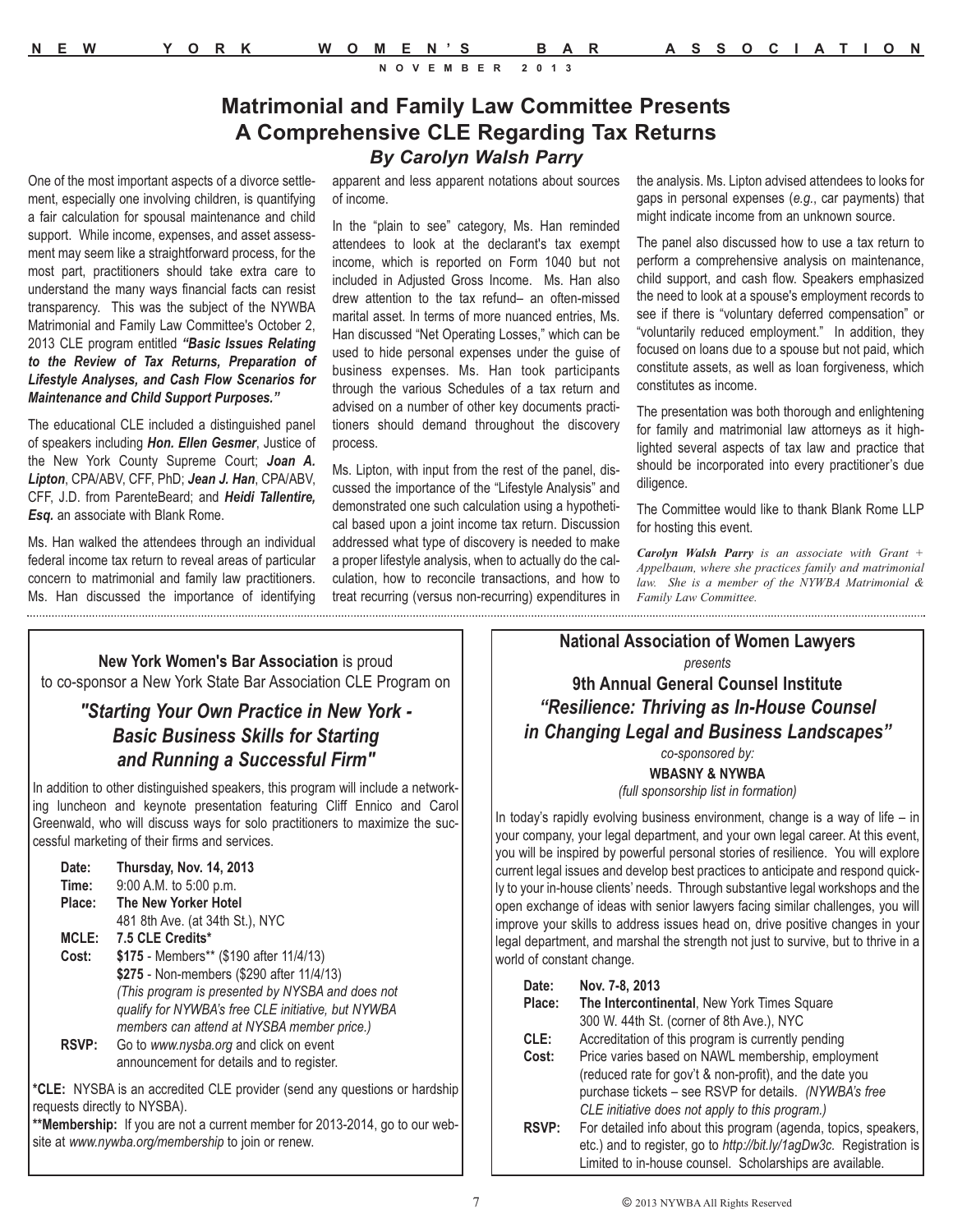### **A Successful Two-Day CLE on How to Try a Custody Case** *By Naomi Schanfield*

More than 150 participants attended the two-day CLE program, *"How to Try a Custody Case,"* at the Benjamin N. Cardozo School of Law on October 16-17, 2013. The program was presented by The New York College of Matrimonial Trial Attorneys, New York County Lawyers' Association, New York Women's Bar Association - Matrimonial & Family Law Committee, and the Benjamin N. Cardozo School of Law.

At this unique CLE, attorneys learned about the ins-and-outs of trying a custody case, including developing a trial theme, preparing clients for a forensic custody evaluation, examining evidentiary issues relating to custody expert reports and testimony, analyzing the methodology of child custody evaluations, and demonstrating direct and cross examinations of party and expert witnesses.

The faculty of The New York College of Matrimonial Trial Attorneys presented this program: *Hon. Harold Beeler*, Law Office of Harold B. Beeler; *Dror Bikel*, Bikel & Mandarano, LLP; *Briana Denney,* Newman & Denney, P.C.; *Hon. Saralee Evans*, Siegel Teitelbaum & Evans, LLP; *Frederic P. Schneider*, Ballon Stoll Bader & Nadler, P.C.; *Sandra L. Schpoont*, Schpoont & Cavallo, LLP; *Jamie L. Weiss*, Teitler & Teitler, LLP; *Judith E. White*, Garr and White, P.C.; *Elliot J. Wiener*, Phillips Nizer, LLP; and *Andrea Ziegelman*, Moses & Ziegelman, LLP. *Dr. Jonathan Gould*, author of The Art and Science of Child Custody Evaluations, also participated in this incredible program.

Attendees agreed this CLE was well worth their time, Dror Bikel, program director of The New York College of Matrimonial Trial Attorneys, confirmed "the faculty of the College looks forward to presenting additional trial-related programs in the future."

*Naomi Schanfield is a member of the NYWBA Matrimonial and Family Law Committee.*

### **Matrimonial & Family Law Committee**

### *"Panel Discussion with Court Attorneys in the Matrimonial Parts"*

The Matrimonial & Family Law Committee has arranged for members to meet the Court Attorneys from the Matrimonial Parts in New York County, who will provide valuable guidance concerning the rules, procedures and expectations in their Judges' Parts. *(No discussion of pending cases.)*

**Date: Wednesday, Dec. 4, 2013,** 6:00 p.m. **Place: Blank Rome, LLP** 405 Lexington Ave. (42nd St.), NYC **Cost: Free for Members\* RSVP:** Email *MFrsvp@nywba.org*

*Note: You must be a member to attend and must preregister. No one admitted after 6:30 p.m.*

### **NOTES ON MEMBERS**

Congratulations to the following distinguished NYWBA members, who were recognized by the New York Law Journal on October 30, 2013 with Lifetime Achievement Awards: *Sheila N. Birnbaum*, *Hon. Carmen Beauchamp Ciparick*, *Hon. Betty Weinberg Ellerin*, and *Hon. Judith S. Kaye*. These members were among a total of sixteen individuals who were named by the Law Journal in its 125th Anniversary Issue for their leadership "in public interest, academia and the judiciary for their lifelong dedication to promoting justice in New York." (NYLJ, 10/30/13, Special Report, p.1.) The October 30, 2013 edition of the New York Law Journal has essays on each of the award recipients, and we are so proud to call these four our own!

*Has something noteworthy happened to you or another member? Send your news to Newsletter@nywba.org.*

**NYWBA's Cooperation with Other Bar Associations Committee and the Students & New Lawyers Committee**  are proud to present a Panel Discussion on

### *"The Importance of Bar Membership for New Lawyers and Lawyers in Transition"*

Through a panel discussion, diverse attorneys will expound upon how bar association memberships have enhanced their legal careers and lives. This impressive panel will include *Abayomi O. Ajaiyeoba* (Deputy Managing Attorney and Administrative Law Judge with the Office of Administrative Trials and Hearings; past President of the Nigerian Lawyers Association), *Elba R. Galvan* (President of the Puerto Rican Bar Association), *Judy Kim* (Associate Counsel at the New York Liquidation Bureau; Regional Governor/Board Member of the National Asian Pacific American Bar Association), *Margaret T. Ling* (Senior Counsel to Summit Associates, Asian American Bar Association of New York Member), and *Maria Matos* (Chief Counsel/Executive Secretary for the First Appellate Department's Committee on Character and Fitness, past President of the Puerto Rican Bar Association).

| Date: Tuesday, Nov. 12, 2013                    |
|-------------------------------------------------|
| <b>Time:</b> 6:30 to 7:30 p.m.                  |
| Place: New York Law School, Room W401           |
| 185 W. Broadway (at Leonard St.), NYC           |
| Cost: Free for Members*                         |
| <b>RSVP:</b> Email <i>CoopBarRSVP@nywba.org</i> |

\* If you are not a 2013-2014 member, join or renew using our secure membership form at *www.nywba.org/Membership*. To inquire about your membership status, email Executive Director Karen Lu (*ED@nywba.org*).

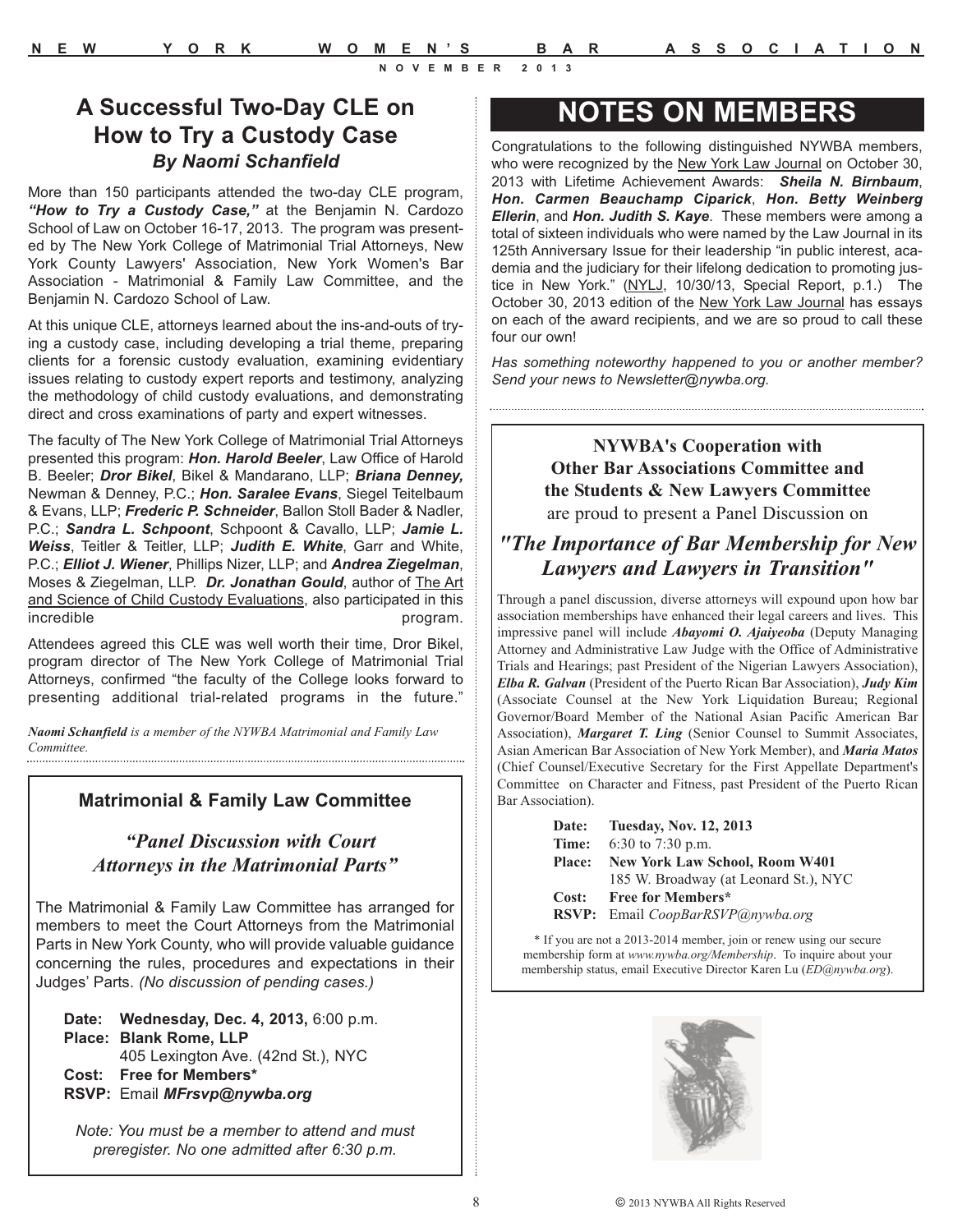**NYWBA Elder Law & Disabilities Committee** is proud to present a CLE Program on

*"Special Education Advocacy and Litigation – An Overview"*

> *featuring* **Adrienne Akontaky** Partner, Cuddy Law Firm

This exciting program will cater to both new and well-seasoned attorneys practicing in special education law. The itinerary includes a comprehensive review of Individualized Education Programs (IEPs), Free Appropriate Pubic Education (FAPE), obligations of school districts under Child Find (requiring all school districts to implement methods to identify, locate and evaluate children with disabilities), regulations regarding the time of identification and evaluations, the least restrictive environments, unilateral placements, due process hearings and appeals, and the fee shifting provision in the Individuals with Disabilities Act (IDEA).

| Date:         | <b>Thursday, Nov. 14, 2013</b>        |
|---------------|---------------------------------------|
| Time:         | $6:00$ to $8:30$ p.m.                 |
| <b>Place:</b> | <b>TD Bank</b>                        |
|               | 317 Madison Ave. (at 42nd St.), NYC   |
| CLE:          | 2.5 CLE Professional Practice Credits |
|               | $(\text{accelitation pending})^*$     |
| Cost:         | Free - Members**                      |
|               | $$50$ - Non-members***                |
| <b>RSVP:</b>  | Go to www.nywba.org/SpecialEdRSVP     |
|               | for details and to register.          |
|               | (Space is limited to RSVP promptly!)  |
| Info:         | Email ElderLawChairs@nywba.org        |

**\*CLE:** New York Women's Bar Association is a founding chapter of the Women's Bar Assn of the State of New York, an accredited CLE provider. Approval of CLE credit is in accordance with the requirements of the NYS CLE Board for the above-listed credit hours for established attorneys and as transitional credit hours for newly admitted attorneys.

**\*\*Membership:** Members attend CLE programs for free. If you are not a member, go to *www.nywba.org/Membership* to join or renew using our secure online membership form.

**\*\*\*FINANCIAL HARDSHIP SCHOLARSHIPS:** Full and partial scholarships based on financial need are available. For info on the guidelines and to apply, contact CLE Chair Amy. B. Goldsmith at *CLE@nywba.org* or 212- 216-1135. All requests are confidential.

> **Brooklyn Women's Bar Association**  cordially invites NYWBA Members to attend its

### *"BWBA Annual Judiciary Night"*

The Brooklyn WBA will honor newly elected and appointed Judges of Kings County at this event.

| Date: Wednesday, Nov. 20, 2013, 5:30 p.m.<br>Place: New York Appellate Division, Second Dep't<br>45 Monroe Place, Brooklyn, NY |
|--------------------------------------------------------------------------------------------------------------------------------|
| Cost: Free for Members*                                                                                                        |
| <b>RSVP:</b> To register, send an email by Nov. 15 to                                                                          |

**Roverthey** Nov. 15 to *bmatondo@courts.state.ny.us* (include your address & contact info)

### **NYWBA Issues Ratings of Judicial Candidates in New York County**

Congratulations to the Judiciary Committee, chaired by *Deborah G. Rosenthal*, *Michael Appelbaum*, and *Amy B. Goldsmith*, on their diligent and important work to review the qualifications of candidates for judicial office in the New York City Civil Court and the New York Supreme Court for New York County in advance of the elections on November 5, 2013. On October 30, 2013, the Board approved and adopted the recommendations of the Judiciary Committee with respect to the ratings of candidates for judicial office, and it approved and adopted the finding of "No Rating" for candidates who declined to appear before the Committee. The final ratings, which will be published in the New York Law Journal, are available on our website (www.nywba.org).

(No Board members who are currently judges, who are employed by any New York State court, or who are candidates for judicial office, participated in any way in the review, deliberations or voting with respect to any candidates for judicial office.)

### **New York Civil Court Express Lunch Series**

The Civil Courts Committee is proud to present this event, where you can learn from fellow practitioners and Civil Court staff.

### *"How Does the Housing Preservation Part Work?"*

*featuring*

**Deborah Rand** Assistant Commissioner for Housing Litigation Unit, Department of Housing Preservation and Development (HPD)

**Lynette Parker** HPD Supervising Attorney Manhattan Litigation Unit

**Valentine Moretti** HPD Managing Attorney Manhattan Litigation Unit

> **Meryl H. Waxman, Esq. Robin LoGuidice, Esq.**

| Date:  | Wednesday, Nov. 13, 2013, 1:00-2:00 p.m.         |
|--------|--------------------------------------------------|
| Place: | New York Civil Courthouse, 111 Centre St         |
|        | 12th Fl. Boardroom, NYC (use White St. entrance) |
| Cost:  | <b>Complementary for Members*</b>                |

**\$5.00** for Non-Members & Guests *(Bring your own "brown bag" lunch)* **RSVP:** *CivilCourtsChairs@nywba.org*

*Due to space limitations, advance registration is required.*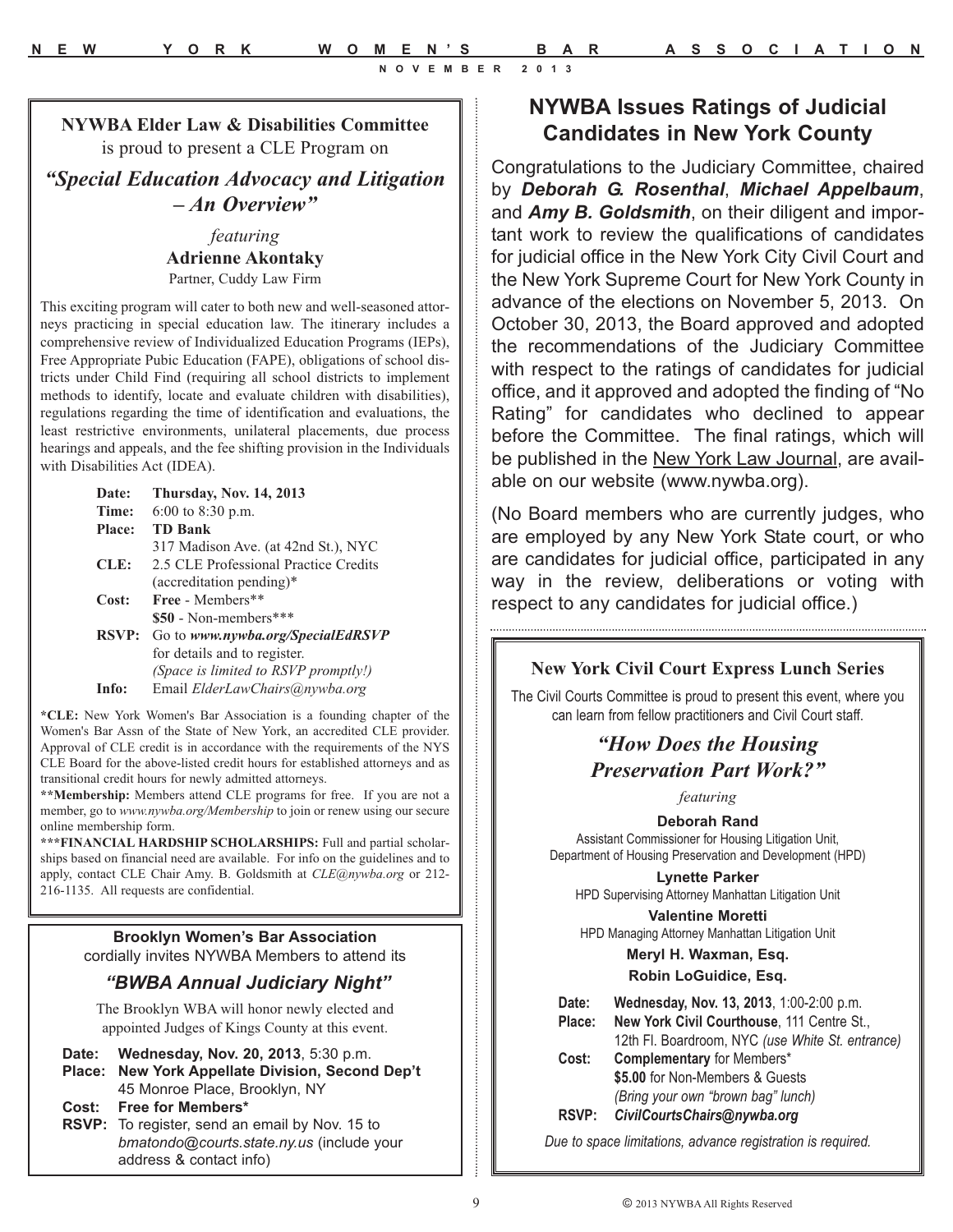### **WBASNY Update**

NYWBA is a founding chapter of the Women's Bar Association of the State of New York (WBASNY), and all NYWBA members are also automatically members of WBASNY. This month we want to provide you with just one example of how WBASNY has mattered to both the communities in which we live and work, and on individual, and very personal, levels.

One of WBASNY's long-standing and most important alliances is with the Judges and Lawyers' Breast Cancer Alert ("JALBCA"). In March of 1992, WBASNY's own Hon. Sondra M. Miller, called upon a small group of judges and lawyers, many of whom were members of WBASNY and/or NYWBA, to address the epidemic of breast cancer in the legal community. The first meeting was held in Judge Miller's home. The group formed an association and came up with the acronym: "JALBCA."

The leaders who established JALBCA decided to use their acumen and positions in the legal community to raise awareness about early detection and treatment. They resolved to raise money to provide critically needed services to their own profession concerning myriad legal, insurance, financial and emotional issues faced as a consequence of a positive diagnosis.

WBASNY, NYWBA and other Women's Bar Chapters have been continuous supporters of, and partners with, JALBCA. Members have served JALBCA in many capacities; including as Presidents of JALBCA.

JALBCA brings education to the places most accessible to judges and lawyers – the courthouses. In conjunction with WBASNY & NYWBA, JALBCA began "Courthouse Alerts" to supply literature and information in courthouses about available resources to address breast health. Although the first Alerts were held in only a few counties in New York City, they have now have expanded both upstate and downstate and are usually held to coordinate with the scheduling of mobile mammography vans (known as "scan vans").

JALBCA also created the SHARE hotline through which referrals will be made to a judge or lawyer who is a breast cancer survivor with whom attorneys who are current patients can talk. The service is confidential – only a first name and phone number are necessary. The hotline number is available at http://jalbca.org/contacthotline. \*

In October, JALBCA also presented its latest Symposium on cutting-edge issues on breast cancer treatment and research. October was Breast Cancer Awareness Month, as well as Domestic Violence Awareness Month. The ways in which our members work to aid the victims of both issues are too numerous to recount here. We thank them all. For more information about JAL-BCA, go to www.jalbca.org.

#### **Solo & Small Firm Practice Committee**

*"Committee Dinner Meeting"* The Solo & Small Firm Committee is hosting a dinner for members and prospective members. We hope you will join us!

> **Date: Tuesday, Nov. 19, 2013**, 6:30 p.m. Place: The location will be emailed to attendees **RSVP:** Email *SSFChairs@nywba.org*

### *NYWBA is proud to support*

The New York State Chapter of The Association of Family and Conciliation Courts (AFCC) **Annual Conference**

### *"Resorting to Plan B: An In-Depth Look at Supervised Visitation from a Clinical & Legal Perspective"*

A Workshop for Attorneys, Psychologists and Mental Health Professionals

#### *Presentations and Panel Discussion by:*

**Hon. Deborah A. Kaplan** *Justice, New York County Supreme Court*

**Hon. Douglas E. Hoffman** *Supervising Judge, New York County Family Court*

> **April Kuchuk, Ph.D.** *Psychologist*

**Bettina Thomsen** *Assistant Director, Comprehensive Family Services*

**Rosemary Rivieccio, Esq.** *Attorney, Law Office of Rosemary Rivieccio*

> **Philip Katz, Esq.** *Attorney, Fink and Katz, PLLC*

#### *Installation of Officers During Luncheon by:*

**Hon. Sherry Klein Heitler**

*Administrative Judge, Civil Matters, First Judicial District*

| Date:         | Friday, Nov. 22, 2013                                        |
|---------------|--------------------------------------------------------------|
| Time:         | 8:30 A.M. - Registration                                     |
|               | 9:00 A.M. to 1:00 p.m. - Program                             |
|               | 1:00 p.m. to 2:30 p.m. $-$ Lunch/Annual Mtg                  |
| <b>Place:</b> | New York City Bar Association                                |
|               | 42 W. 44th St. (btw 5th/ 6th Aves.), NYC                     |
| CLE:          | Accreditation Details are Pending*                           |
| Cost:         | \$80 (\$95 after Nov. 7)** $(1/2 \text{ price for members})$ |
| <b>RSVP:</b>  | Send payment to: Teresa Ombres, Esq. 1010                    |
|               | Northern Blvd. Ste 320, Great Neck, NY 11021                 |
|               | (516-773-3133) (For discount, indicate in RSVP you           |
|               | are a NYWBA member.)                                         |
|               |                                                              |

**\*CLE:** AFCC is an accredited CLE provider. Approval is pending in accordance with the requirements of the NYS CLE Board for established attorneys and as transitional credit for newly admitted attorneys. **\*\*** There will be an additional fee of \$15 for the CLE credit. This CLE fee will be waived for AFCC and NYWBA members. If you are not a member, go to *www.nywba.org/Membership* to join or renew using our secure online membership form.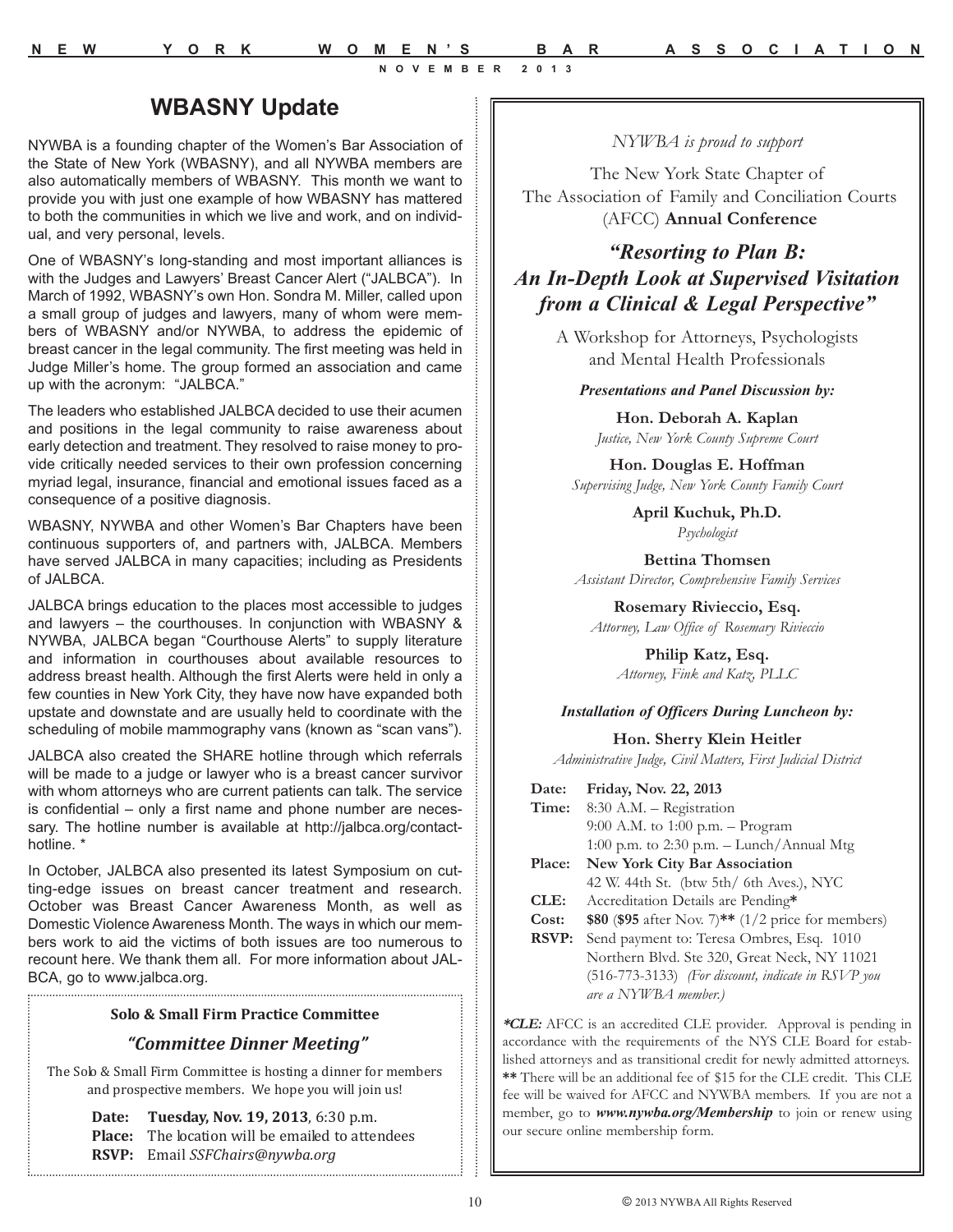### **Family Finances: Q&A with Michael Salmon** *by Michael B. Salmon*

When family and finances intersect, things can often get complicated. Asking for help and receiving advice before making important decisions can make a big difference in how you feel about your finances. Here are answers to some common family finance questions:

#### **Q: I want to start taking better care of my finances. What kinds of resolutions should I set for myself to begin my money makeover?**

A: Looking at the big picture is the best thing you can do to evaluate your money management. You likely have a lot going on financially, so take time to step back and consider what you're really trying to achieve overall. Make a list of all your financial obligations and goals – from daily expenses to long-term plans. Then start prioritizing, being honest with yourself about the "need to haves" like retirement savings and "nice to haves" like tuition paid in full for your college-bound child. Also re-evaluate the products and policies you already have in place and ensure you're making the most of options like your employer's 401(k) match. Lastly, develop a contingency fund. Unexpected events are bound to happen, but you can minimize the risk that an event like an illness or divorce will jeopardize your financial security by having emergency savings in place.

#### **Q: I want to teach my children good money management skills. How old should they be before I start paying them an allowance?**

A: You can begin teaching your children about money as soon as they're old enough to put coins in their piggy bank. One approach is to start by giving them small amounts of money in exchange for chores or tasks. Allow them to make their own decisions about what to purchase with their money, and encourage them to save for pricier "wants" by creating a chart in which they can track their progress. If they choose to spend their savings before reaching their goal, explain the trade-offs that come with making that choice. Do think carefully before you pay your children for positive behavior or getting good grades in school. Paying kids for doing what is expected of them can set inappropriate expectations for earning money when they're older.

#### **Q: My 16-year old daughter is a dedicated student and is involved in several extra-curricular activities. She doesn't have much free time, but I think working part-time is important for teens. Should I encourage her to get a job?**

A: Working part-time goes a long way in teaching young adults the value of money and helping them get a jump-start on their post-grad resumé. Begin by asking your daughter if she wants a job. You might be surprised by her answer. If she has friends that work or if she really wants the extra spending money, she might voluntarily choose to give up an extracurricular in favor of a job. If you expect her to help fund her college tuition or to pay rent after she graduates from high-school, it's crucial that you explain this to her now so she can make trade-offs in her busy schedule and begin saving money.

**Q: My sister has always been financially irresponsible and keeps asking me if I can loan her money. Should I cut her off?** A: If the money you're lending to your sister is jeopardizing your current – or future – financial situation, you need to have a conversation with her right away. It can be emotionally difficult to put yourself first when a family member is in need, but the financial health of you and your family is most important. By prioritizing your own financial goals and stability, you may even have the ability to comfortably help family members in the future. If your sister is really in need of help with necessities or to fund an unexpected short-term expense, consider creating a written document containing how much you've lent to her, and under what terms. Use it to clarify your expectations of when and how you anticipate her paying you back.

### **Q: I'm considering contributing to a Health Savings Account rather than a just a traditional health insurance plan. What should I think about before making the switch?**

A: An HSA is a low premium, high deductible plan that allows you to save money tax-free for your healthcare expenses. An HSA can be a good option for you and your family if you don't visit the doctor often. If you have small children, doctor visits and other healthcare costs can be unpredictable, so be sure to calculate the true amount of what you may spend annually before switching to an HSA. Deductibles on these plans vary so it may take some time to build up enough savings in your account to really feel comfortable with your coverage. Before you sign up, calculate how much you're willing and able to put into your HSA account and stick to a systematic deposit plan.



**Michael Salmon** is a Senior Financial Advisor with Ameriprise Financial, specializing in Financial Planning, Investment Portfolio Management, Retirement Planning Strategies, Estate Planning Strategies, and Saving for Education. He is an active public speaker and financial columnist. He is licensed and registered to conduct business in NY. Based on licenses and registrations he holds, he may also conduct business in MI, MA, OR, FL, PA, NM, NC, CA, RI, CT, KY, NJ, and LA. You can reach him at 646-964-9470 or *michael.b.salmon@ampf.com*.

Ameriprise Financial and its representatives do not provide tax or legal advice. Consult with your tax advisor or attorney regarding specific tax issues. Brokerage, investment and financial advisory services are made available through Ameriprise Financial Services, Inc. Member FINRA and SIPC.

> © 2013 Ameriprise Financial, Inc. All rights reserved Reprinted with permission.

#### *Students & New Lawyers Committee Meeting*

The Students & New Lawyers Committee will present a discussion by antitrust and mergers & acquisitions attorney Martha E. Gifford, Esq. Ms. Gifford is also a past President of NYWBA & WBASNY, and she is certain to provide very helpful advice for those just entering the profession!

**Date: Thursday, Nov. 14, 2013**, 6:00 p.m. **Place: Blank Rome**, 405 Lexington Ave. (42nd St.) **RSVP:** Email *SNLChairs@nywba.org* 

:.